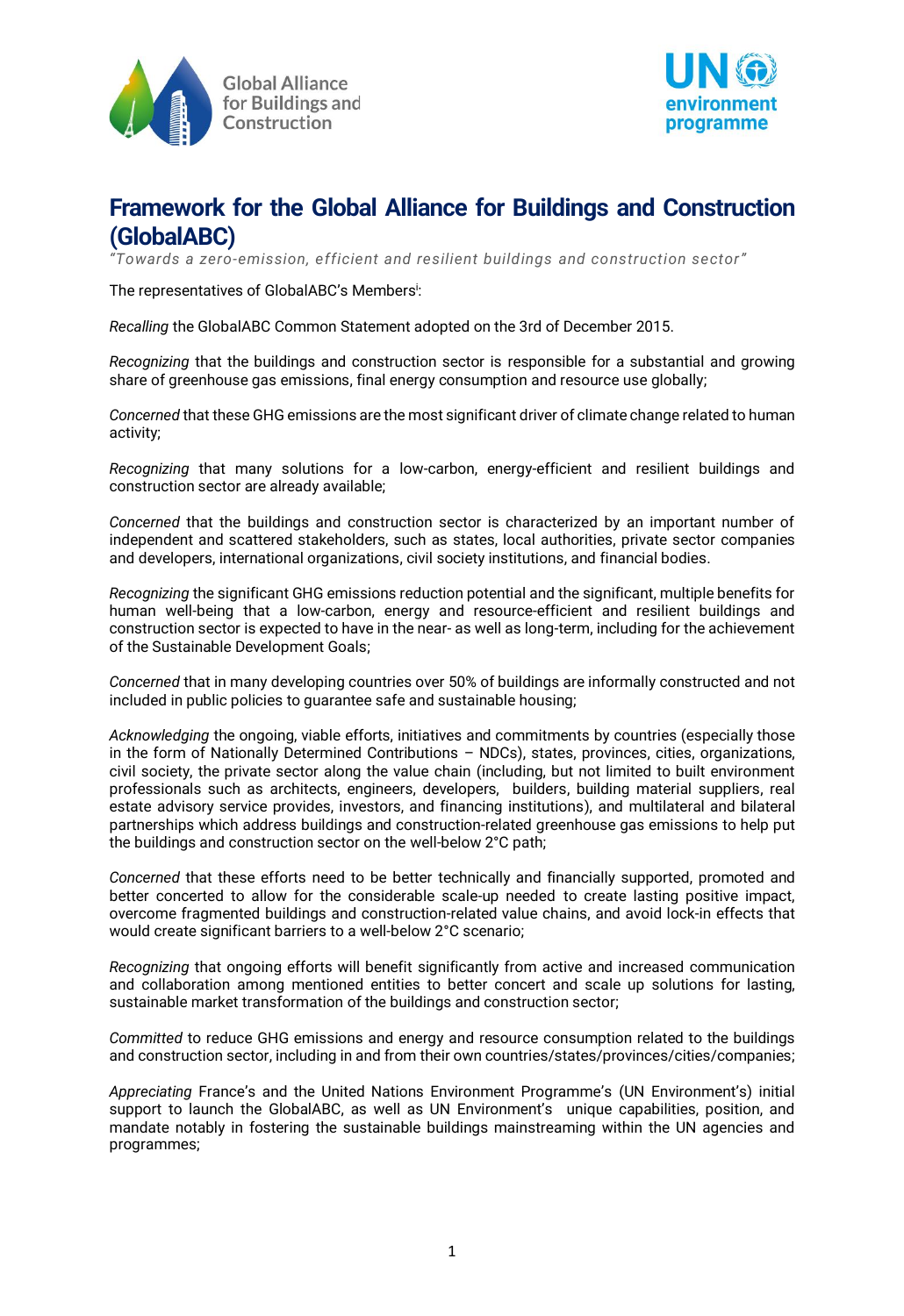*Recognizing* the central importance of reducing greenhouse gas emissions, including through national action and multilateral cooperation as outlined under the Lima-Paris Action Agenda and the Paris Agreement of the United Nations Framework Convention on Climate Change (UNFCCC) in order to address climate change effectively;

*Recalling* the role of facilitator for the buildings and construction sector that the GlobalABC played during Lima Paris Action Agenda days at COP21, and Global Climate Action Agenda days at COP22, and that the GlobalABC should play in the comings UNFCCC COP meetings, and aiming together long term official recognition of this prominent role.

*Recalling* furthermore the central importance of the buildings and construction sector for the implementation of the New Urban Agenda adopted at Habitat 3, and for several Sustainable Development Goals (SDGs) 1.

Set forth the following Framework for the Global Alliance for Buildings and Construction (GlobalABC) ('The Framework').

### **1. Purpose**

The GlobalABC is a voluntary, international, multi-stakeholder partnership. It aims to serve as the global collaborative umbrella organisation for other platforms, initiatives and actors to create synergies between them, and increase scale, pace and impact of climate action towards decarbonisation of the buildings and construction sector in line with the Paris Agreement goals<sup>2</sup>. To this end, the GlobalABC works in parallel to address key challenges to transforming the buildings and construction sector so the sector can harness its mitigation and adaptation potential and materialise important other benefits, including health and adequacy of housing. The GlobalABC promotes and works towards a zeroemission, efficient and resilient buildings and construction sector.

Most commonly encountered challenges include awareness, capacity in institutions and along the value chain, adequate international policy frameworks, coordination between initiatives, and dedicated finance mechanisms. Specifically, the GlobalABC focuses on:

- Global advocacy for market transformation in the building and construction sector, including raising awareness and gathering and providing relevant information on transforming the building and construction sector market to GlobalABC members on the buildings and construction sector's potential for reducing GHG emissions and good practices in policies, technologies and finance;
- Catalysing action, particularly supporting and accelerating NDC implementation, by defining a carbon neutrality strategy for the buildings and construction sector to bring it on a well-below 2 °C path; fostering implementation through partnerships; identifying GlobalABC member needs and matching them with expertise of other GlobalABC members, e.g. at Regional Roundtables;
- Leveraging finance at scale through outreach, advocacy and awareness raising to potential financial partners, and through partners individually and/or collectively mobilizing funds in particular through international financing mechanisms thus ensuring the technical assistance and scale which decarbonisation of the buildings and construction sector requires, especially in countries needing assistance;
- x Working towards a common vision and goals through developing a GlobalABC global roadmap and keeping progress in the buildings and construction sector under review by issuing an annual GlobalABC Global Status Report<sup>3</sup>.
- Facilitating access to and scaling-up of technical assistance through GlobalABC members in the form of coordinating members' needs, especially member countries and cities, with other members' capabilities and capacities, including NGOs, networks, and companies.

<sup>&</sup>lt;sup>3</sup> GlobalABC Brochure 'Towards low carbon and resilient real-estate'.





<sup>&</sup>lt;sup>1</sup> In particular Goal 11 (Make cities inclusive, safe, resilient and sustainable); SDG 12 (Ensure sustainable consumption and production patterns); SDG 7 (Ensure access to affordable, reliable, sustainable and modern energy for all); and SDG 13 (Take urgent action to combat climate change and its impacts).

<sup>2</sup> Global Alliance for Buildings and Construction (GlobalABC) Common Statement, 3 December 2015 & Global Alliance for Buildings and Construction (GlobalABC) FAQ, 3 December 2015.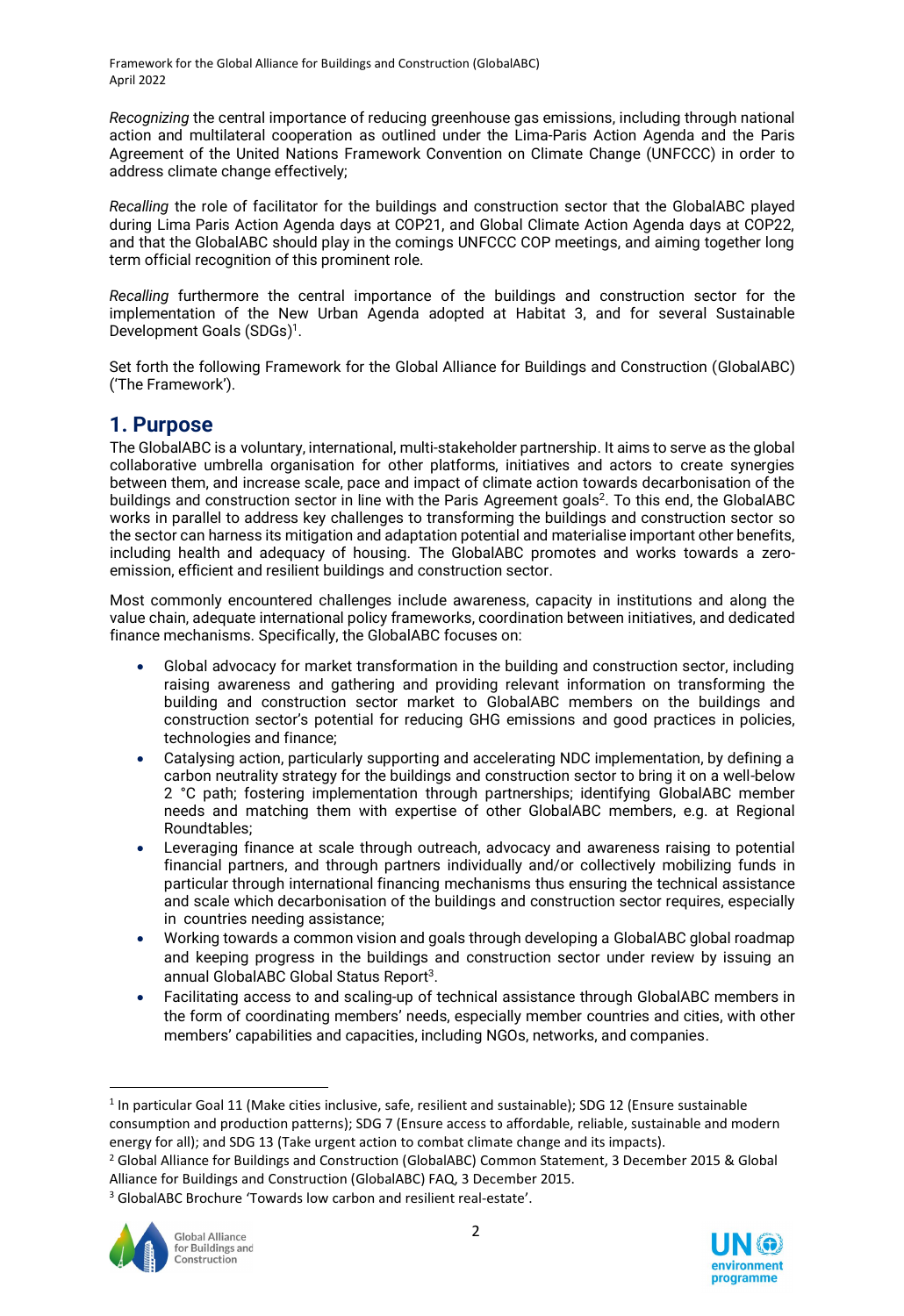## **2. Functions**

### **2.1 The common objectives of the GlobalABC**

The GlobalABC intends to enhance global, regional, and national government, civil society, and private sector efforts to reduce greenhouse gas emissions from buildings and construction, setting the buildings and construction sector on a the well-below 2 °C path through:

- **(a) Communication:** Raising awareness and engagements in order to make visible the magnitude of the opportunities and impacts in the buildings and construction sector, define sectoral climate goals and promote transparency and information exchange.
- **(b) Collaboration:** Further enabling actions on public policies and market transformations to achieve existing climate commitments, through implementing partnerships, sharing technology, technical expertise and know-how, and improving deal-flow and facilitate access to efficient financing and funding.
- **(c) Solutions:** Offering and supporting programs and locally adapted solutions to achieve climate commitments and further ambitious 'well-below 2°C path' actions<sup>4</sup>.

### **2.2. The GlobalABC Work Areas**

The GlobalABC has five Work Areas through which it aims to address key barriers to a low-carbon, energy-efficient, and resilient buildings and construction sector. Work Areas can be added, modified or terminated by consensus or added by decision of the GlobalABC Assembly. The GlobalABC takes action through Work Areas, which amongst other activities identify and share best practices.

#### **The Work Areas are:**

- **1. Education and Awareness**, tasked with raising awareness of stakeholders, and at global level, developing common narratives and key messages for the GlobalABC as well as with supporting capacity building through:
	- sharing best practices;
	- $\bullet$  identifying key messages;
	- promoting GlobalABC's publications such as: the GlobalABC Global Road Map and the Global Status report which keeps track of the progress achieved in the sector.
- **2. Public Policies,** tasked with supporting governments and relevant subnational and local authorities in developing capacity, and implementing comprehensive building efficiency strategies and policies in order to decarbonise the buildings and construction sector. By 2020, depending on their context and starting point, the Work Area aims for each country and each relevant public jurisdiction to have:
	- **(a)** Shared or established a national/local action plan;
	- **(b)** implemented first actions;
	- **(c)** reported progress towards the well-below 2 C° path.

Concretely, the Work Area aims to:

- promoting sustainable buildings and construction issues at multilateral level;
- promoting inclusion of buildings and construction sector actions in NDCs;
- fostering the elaboration of national and local low carbon sustainable buildings and construction strategies;
- fostering local alliances in the buildings and construction sector, paired with Green Buildings Councils and other alliances on low carbon buildings where they exist, to assist stakeholders in overcoming persistent policy, market, institutional, and capacity barriers to a low-carbon, energy efficient and resilient buildings and construction sector;
- identifying concrete actions and required public policies to put the buildings and construction sector on a well-below 2 degree path;
- mapping existing opportunities to support policy implementation;
- elaborating the GlobalABC global roadmap which identifies key steps for transitioning the buildings and construction towards a low-carbon, energy-efficient, and resilient path.

<sup>4</sup> Global Alliance for Buildings and Construction (GlobalABC) Common Statement, 3 December 2015 & GlobalABC Brochure 'Towards low carbon and resilient real-estate'.



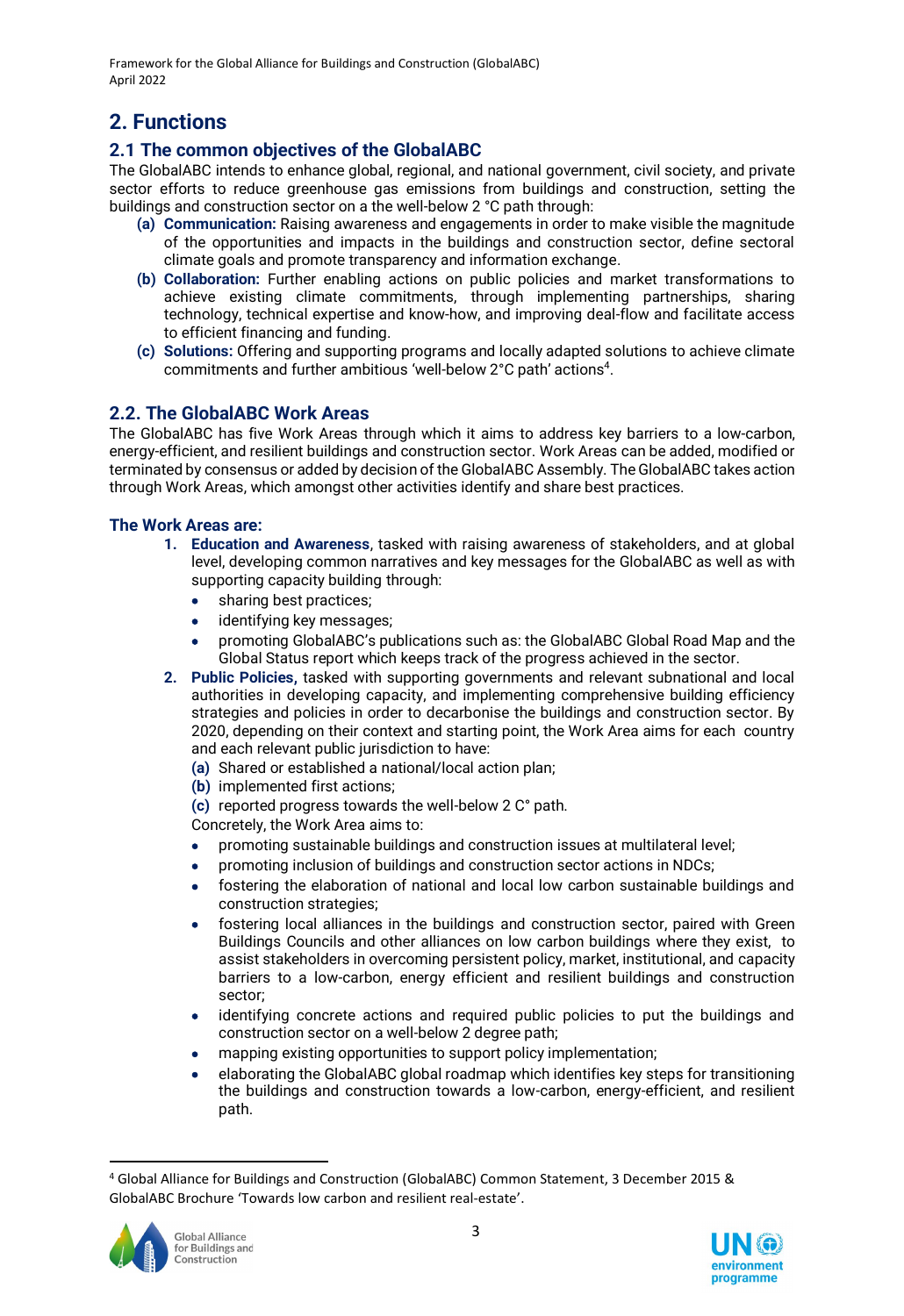- **3. Market Transformation**, tasked with developing well-below 2°C path action plans across the entire buildings and construction sector's value chain, focused in particular on:
	- x workforce development and empowerment;
	- $\bullet$  skills and training;
	- support for technology transfer
- **4. Finance**, tasked with developing key actions that scale-up finance for an energy-efficient buildings and construction sector through:
	- promoting the need for finance to allow for a transition toward a low-carbon, energyefficient, and resilient buildings- and construction sector;
	- mapping of existing financing opportunities for sustainable and low-carbon buildings;
	- promoting innovative financing tools for specific activities.
- **5. Building measurement, data and information**, tasked with progressing toward a fair and harmonized measurement system basis to close the information gap and to support policy & investment with Measurable, Reportable and Verifiable (MRV) Data, through:
	- x providing an overview of existing building energy measurement tools: disclosure, tracking, reporting, rating targets & indicators;
	- the promotion and development of international standards in the land, construction, built environment and investment industry sector  $-$  how these facilitate the accessibility, transparency, understanding and comparability of energy usage.

Each GlobalABC member is expected to undertake activities under this Framework in accordance with the laws, regulations, and policies under which it operates and with applicable international instruments. GlobalABC members can choose activities according to their priorities and expertise. Examples for member activities are provided in paragraph 3.2(i) and in 3.3. The application process is described in paragraph 3.4. Membership in any of the bodies described hereunder is voluntary and can be terminated at any time following the provisions under paragraph 8.

## **3. Participation**

The GlobalABC consists of its members. All organizations complying with article 3.2 are invited to join. The GlobalABC aims for balance in terms of type of organization and geographic coverage.

### **3.1. Definition of GlobalABC members**

Being actively engaged in specific initiatives or activities, GlobalABC members constitute a network of active stakeholders with experience and expertise in the buildings and construction sector. Members are determined to developing and implementing well-below 2°C pathway goals or plans for the sector.

### **3.2. Who can be a member?**

- **(a)** Any Member State of the United Nations or regional economic integration organization (REIO) may join the GlobalABC as a member subject to the conditions in paragraph 3.2(e) and the consensus approval of existing GlobalABC members, including through the procedures specified in section 4.
- **(b)** A sub-national entity including, but not limited to, cities and provinces, may also join the GlobalABC as member subject to the conditions in paragraph 3.2(f) and the consensus approval of existing GlobalABC members, including through the procedures specified in section 4.
- **(c)** A non-governmental organization (NGO), a private sector entity, an intergovernmental entity or initiative, or a regional or international organization (or subsidiary thereof) may join the GlobalABC as a member, subject to the conditions in paragraph 3.2(f) and the consensus approval of existing GlobalABC members, including through the procedures specified in section 4.
- **(d)** Institutionalized networks, including but not limited to professional and business networks, may join the GlobalABC as member. Members of said networks may become GlobalABC members in their own right, provided they can demonstrate a particular interest and intention to contribute to the GlobalABC activities.
- **(e)** An eligible country may join the GlobalABC under paragraph 3.2(a), respectively, if it:
	- i. endorses this Framework;



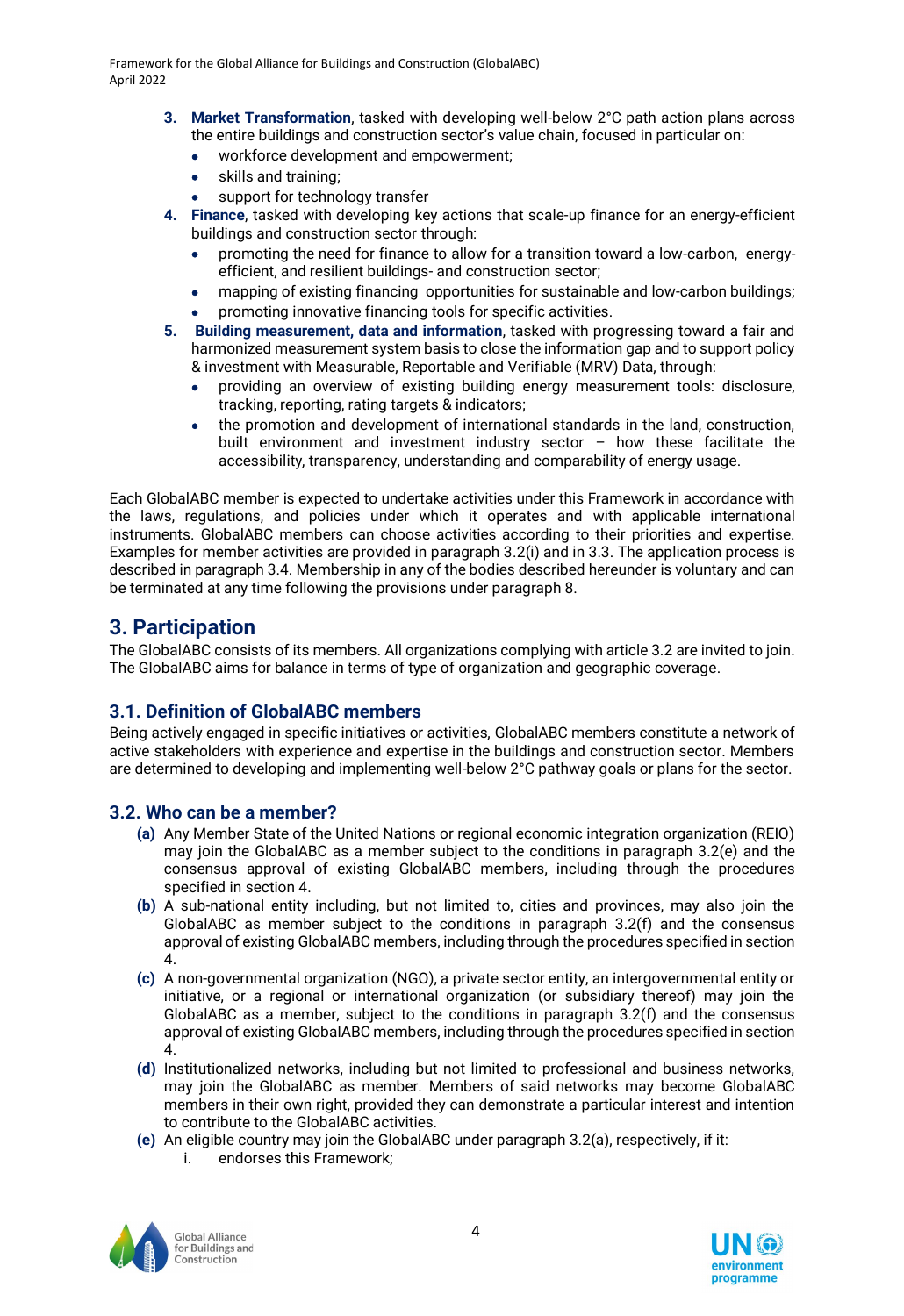- ii. identifies particular areas of interest related to the buildings and construction sector and any specific actions taken or planned to put the buildings and construction sector on a well-below 2°C path.
- **(f)** An eligible stakeholder other than a country (paragraphs (b) through (d)) may join the GlobalABC if it:
	- i. endorses this Framework;
	- ii. endorses meaningful action to reduce GHG emissions and energy consumption from the buildings and construction sector consistent with this Framework. Members report back to the GlobalABC on relevant actions. The GlobalABC shall take those actions into account in their annual impact assessment;
	- iii. identifies particular areas of interest related to the buildings and construction sector and any specific actions taken or planned to put the buildings and construction sector on a well-below 2°C path.
- **(g)** UN Environment is host to the GlobalABC Secretariat and will perform the functions described in section 4(e). UN Environment will make in-kind contributions through the GlobalABC Secretariat functions it assumes. It will also contribute to the GlobalABC through its ongoing efforts towards a low-carbon, energy efficient, and resilient buildings and construction sector.
- **(h)** Participation in the GlobalABC is voluntary, and each member individually determines the nature of their participation.
- **(i)** This Framework does not create any legally binding obligations between or among its members.

#### **3.3. Role and requirements of members**

Members are encouraged to actively contribute to the governance and activities of the GlobalABC, and to designate a focal point and if and as appropriate an alternate focal point representing their activities in the buildings and construction sector at the policy / regulation or practice level. They are invited to identify relevant actions or programmes to be shared and promoted within the GlobalABC.

Members are also encouraged to actively participate in GlobalABC Work Areas mentioned under 2.2 or GlobalABC Taskforces mentioned under 4(d) by contributing expertise and experience, helping define strategic directions for these, and supporting collaboration and coordination with other existing efforts, including through participation in relevant meetings and the drafting and review of relevant documents. Members aim to engage key stakeholders in developing and implementing well-below 2°C pathway goals or plans, raising awareness of buildings and construction sector issues, and promoting GlobalABC activities at relevant events and through the media.

Members can prioritize and contribute to key annual outputs, including through the GlobalABC Work Areas. Examples include:

- Organizing annual meetings of the GlobalABC members and stakeholders to discuss climate change and sustainability issues. At this meeting, members may express or report on progress and opportunities, barriers and solutions, successes announced, priorities set and collaborative actions and initiatives developed with other GlobalABC members, and/or with potential donors in alignment with and contributing to the GlobalABC objectives; members may also focus on exchanging technical expertise.
- x organising GlobalABC Buildings Days with the help of a dedicated Taskforce at subsequent COPs and other high-level international events such as the Unite Nations Environment Assemblies (UNEA) to present outcomes;
- hosting/sponsoring GlobalABC Regional Roundtables and other GlobalABC events at which members, buildings and construction sector stakeholders, and potential donors can meet to exchange and match needs, priorities, expertise and know-how, present proposals and develop flagship project & programme opportunities;
- engage in coordinated communications and awareness-raising of the efforts of GlobalABC members in tackling climate change;
- engage as co-chairs or participants in one or more of the five GlobalABC Work Areas listed under 2.2 or in the GlobalABC Taskforces;
- propose initiatives carried out through GlobalABC members in the respective Work Areas.

As a minimum, members should:

attend the annual Assembly meetings;



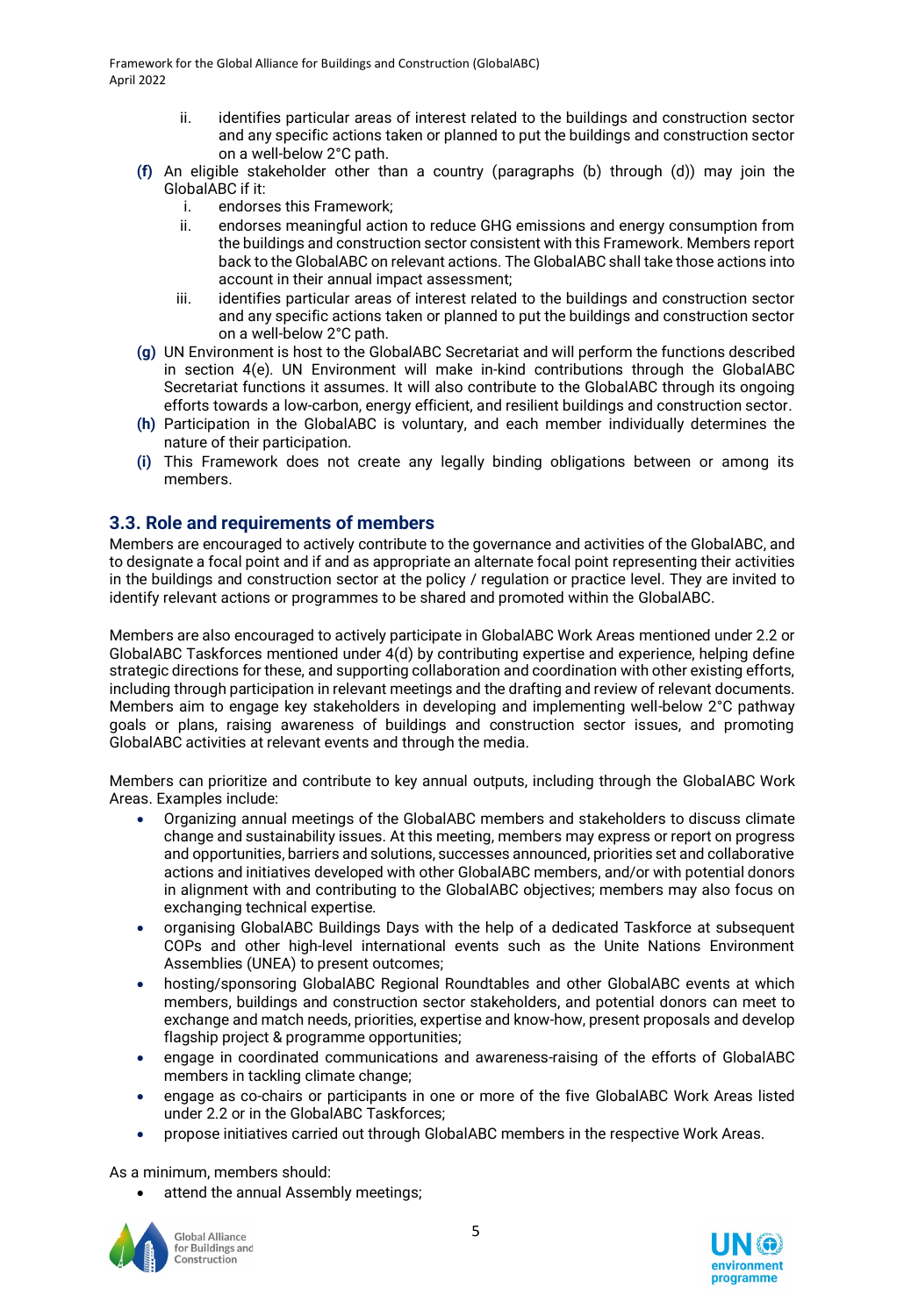- participate in either one of the Work Areas and/or in activities such as Regional Roundtables, 'Buildings Day' equivalent at UNFCCC COPs;
- x contribute to GlobalABC publications by submitting information on own work and contributions to advancing the common agenda.

Members are invited to co-sponsor activities or publications, based on a budgeted Work Plan prepared by Secretariat under the guidance of the Steering Committee and approved by the Assembly. Based on the above, membership status is reviewed every three years by the Steering Committee, to ensure active membership.

### **3.4. Application procedure**

Entities interested in becoming a GlobalABC member should contact the GlobalABC Secretariat with their expression of interest, indicating in writing:

- a GlobalABC focal point with name, title and email address for communication with the GlobalABC;
- **•** details of their field of expertise:
- a pledge which specific initiative or activity stream (Work Area or Taskforce for example) they would like to get involved in;
- a short description of key actions taken or planned to address climate change in the buildings and construction sector that could be taken to a global level in the framework of the GlobalABC; this information, with prior consent of the respective member would be made accessible as 'member profile' on the GlobalABC website and be reflected in the Global Status Report as 'members in action';
- a commitment to send a representative to the annual GlobalABC partners meetings, as well as other meetings organised by GlobalABC as appropriate (in some cases, travel expenses can be refunded for relevant countries).

Applicants in a position to do so should also indicate their intention to make financial contributions or provide other resources to support GlobalABC activities<sup>5</sup>. Members can do so by formulating their engagement and pledging their support to different GlobalABC activities in written form upon joining the GlobalABC.

Upon receipt of the expression of interest, the Secretariat prepares a recommendation for the Steering Committee, which will in its next session make a recommendation on acceptance, which will be communicated to the full membership for a 14-day comment period. Non-objection is acceptance.

With signature of the GlobalABC Common Statement, membership becomes effective. The signing procedure is to be carried out by a high-level representative of the given organization (e.g. a minister for countries).

<sup>5</sup> Global Alliance for Buildings and Construction (GlobalABC) FAQ, 3 December 2015.



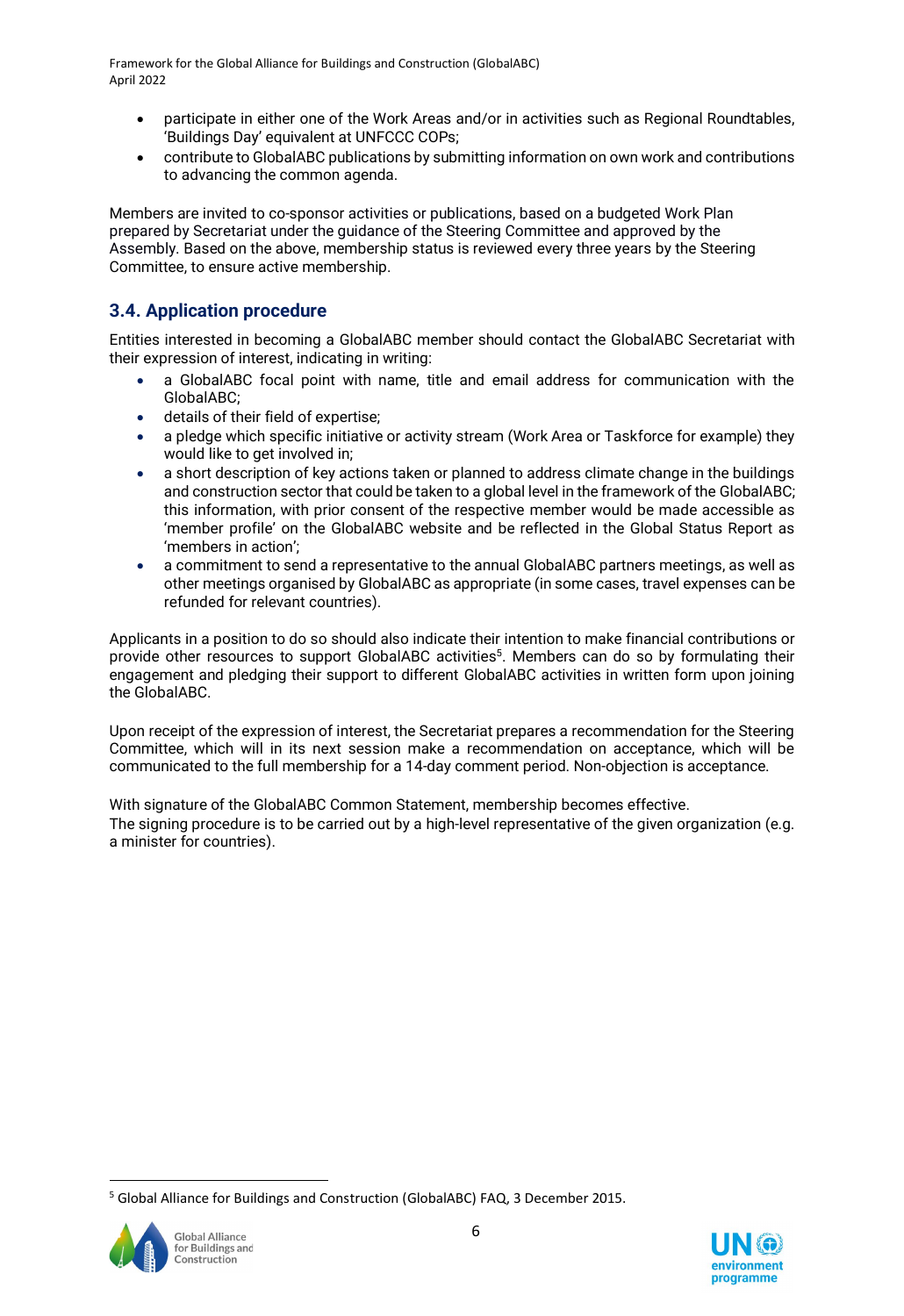# **4. Organization / governance**

| <b>Overview over roles &amp; procedures</b> |                                                                                                                              |                                              |                                                           |  |  |  |  |
|---------------------------------------------|------------------------------------------------------------------------------------------------------------------------------|----------------------------------------------|-----------------------------------------------------------|--|--|--|--|
| <b>GlobalABC</b><br>body                    | <b>Core functions</b>                                                                                                        | <b>Reports to</b>                            | <b>Oversees / facilitates</b>                             |  |  |  |  |
| Assembly                                    | Gathers all members                                                                                                          | <b>Members</b>                               | <b>Steering Committee</b>                                 |  |  |  |  |
|                                             | Defines vision                                                                                                               |                                              |                                                           |  |  |  |  |
|                                             | Monitors progress                                                                                                            |                                              |                                                           |  |  |  |  |
|                                             | Approves & provides updates on Work Areas and Work Plan                                                                      |                                              |                                                           |  |  |  |  |
|                                             | Handles member participation                                                                                                 |                                              |                                                           |  |  |  |  |
|                                             | Elects the Steering Committee (through GlobalABC members vote)                                                               |                                              |                                                           |  |  |  |  |
|                                             | Hears and elects the Steering Committee co-chairs<br>$\bullet$                                                               |                                              |                                                           |  |  |  |  |
| Steering                                    | Strategic direction & leadership<br>$\bullet$                                                                                | Assembly                                     | Secretariat                                               |  |  |  |  |
| Committee                                   | Governance oversight                                                                                                         |                                              |                                                           |  |  |  |  |
|                                             | Communication & representation                                                                                               |                                              |                                                           |  |  |  |  |
|                                             | Resource allocation and mobilisation                                                                                         |                                              |                                                           |  |  |  |  |
|                                             | Performance assessment                                                                                                       |                                              |                                                           |  |  |  |  |
|                                             | Buildings Day organisation with the help of a dedicated Taskforce                                                            |                                              |                                                           |  |  |  |  |
| Secretariat                                 | Daily operational tasks: organisational, coordination, financial management, and<br>$\bullet$<br>representational functions. | <b>Steering Committee</b>                    | <b>Facilitates Work Areas &amp;</b><br><b>Task Forces</b> |  |  |  |  |
|                                             | Preparing and implementing adopted Work Plan.<br>$\bullet$                                                                   |                                              |                                                           |  |  |  |  |
|                                             | Organizes and attends events.<br>$\bullet$                                                                                   |                                              |                                                           |  |  |  |  |
|                                             | Communication & partnership management.                                                                                      |                                              |                                                           |  |  |  |  |
|                                             | Manages Work Areas.<br>$\bullet$                                                                                             |                                              |                                                           |  |  |  |  |
| <b>Work Areas</b>                           | Address key barriers to a low-carbon, energy-efficient, and resilient buildings and<br>$\bullet$<br>construction sector.     | Assembly, Steering<br>Committee, Secretariat | <b>Task Forces</b>                                        |  |  |  |  |
|                                             | Identifies actions that can be channelled through GlobalABC members.                                                         |                                              |                                                           |  |  |  |  |
|                                             | Can be added, modified or terminated by consensus or added by decision of the                                                |                                              |                                                           |  |  |  |  |
|                                             | GlobalABC Assembly.                                                                                                          |                                              |                                                           |  |  |  |  |
|                                             | Identify and share best practices.                                                                                           |                                              |                                                           |  |  |  |  |
|                                             | Can propose initiatives / taskforces to the Steering Committee.<br>$\bullet$                                                 |                                              |                                                           |  |  |  |  |
| <b>Taskforces</b>                           | Established for specific activities, for instance global reports or high level events<br>$\bullet$                           | <b>Work Areas, Steering</b>                  | N/A                                                       |  |  |  |  |
|                                             | Created by the Steering Committee or Work Areas<br>$\bullet$                                                                 | Committee                                    |                                                           |  |  |  |  |
| <b>Members</b>                              | Actively contribute to the governance and activities of the GlobalABC.<br>$\bullet$                                          | N/A                                          | <b>Steering Committee</b>                                 |  |  |  |  |
|                                             | Help establish GlobalABC vision.                                                                                             |                                              |                                                           |  |  |  |  |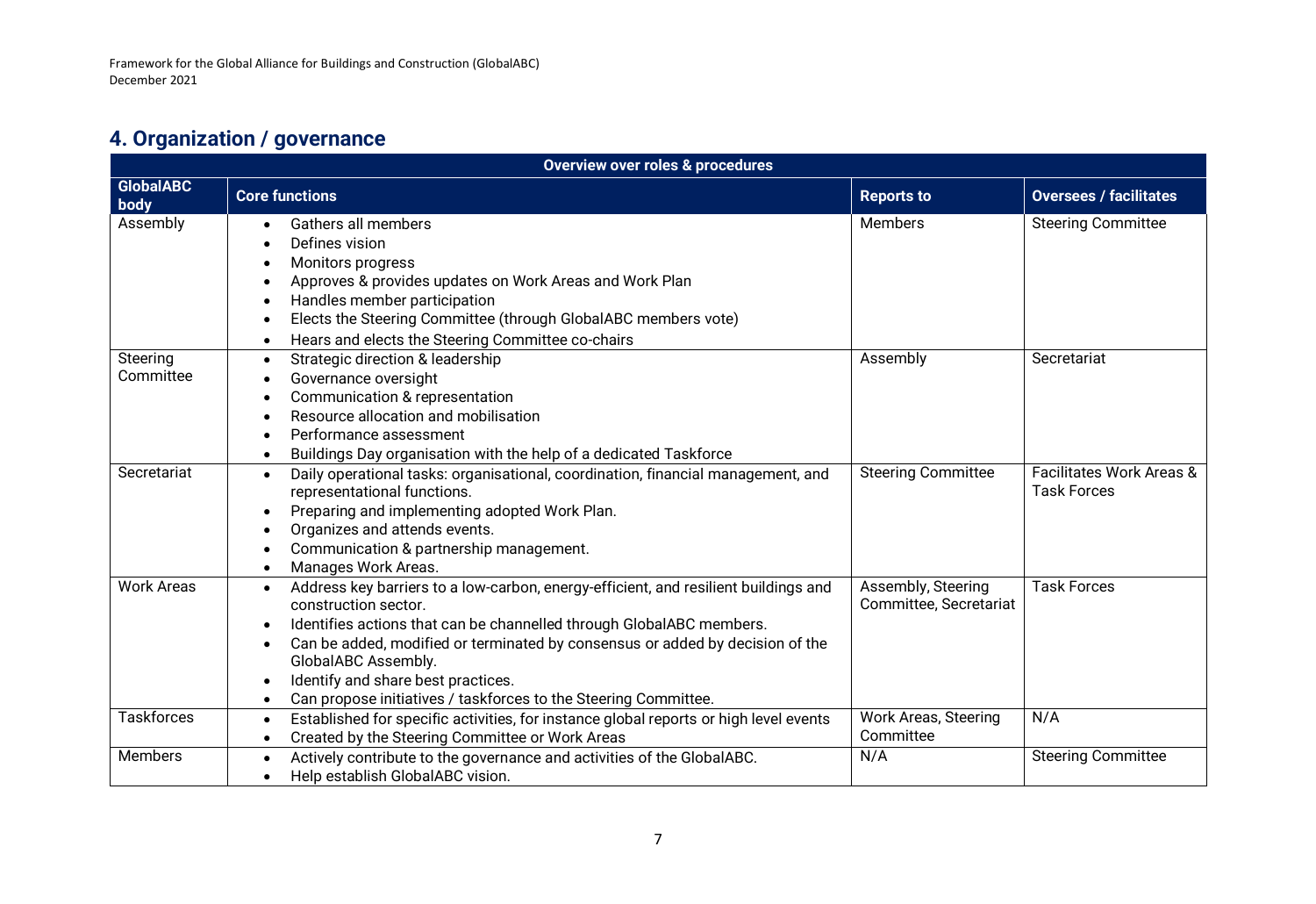|  | Attend the Assembly meetings.                                                          |  |
|--|----------------------------------------------------------------------------------------|--|
|  | Designate a focal point and if and as appropriate an alternate focal point             |  |
|  | representing their activities in the buildings and construction sector at the policy / |  |
|  | regulation or practice level.                                                          |  |
|  | Invited to identify relevant actions or programmes to be shared and promoted           |  |
|  | within the GlobalABC.                                                                  |  |



Overview over the GlobalABC governance



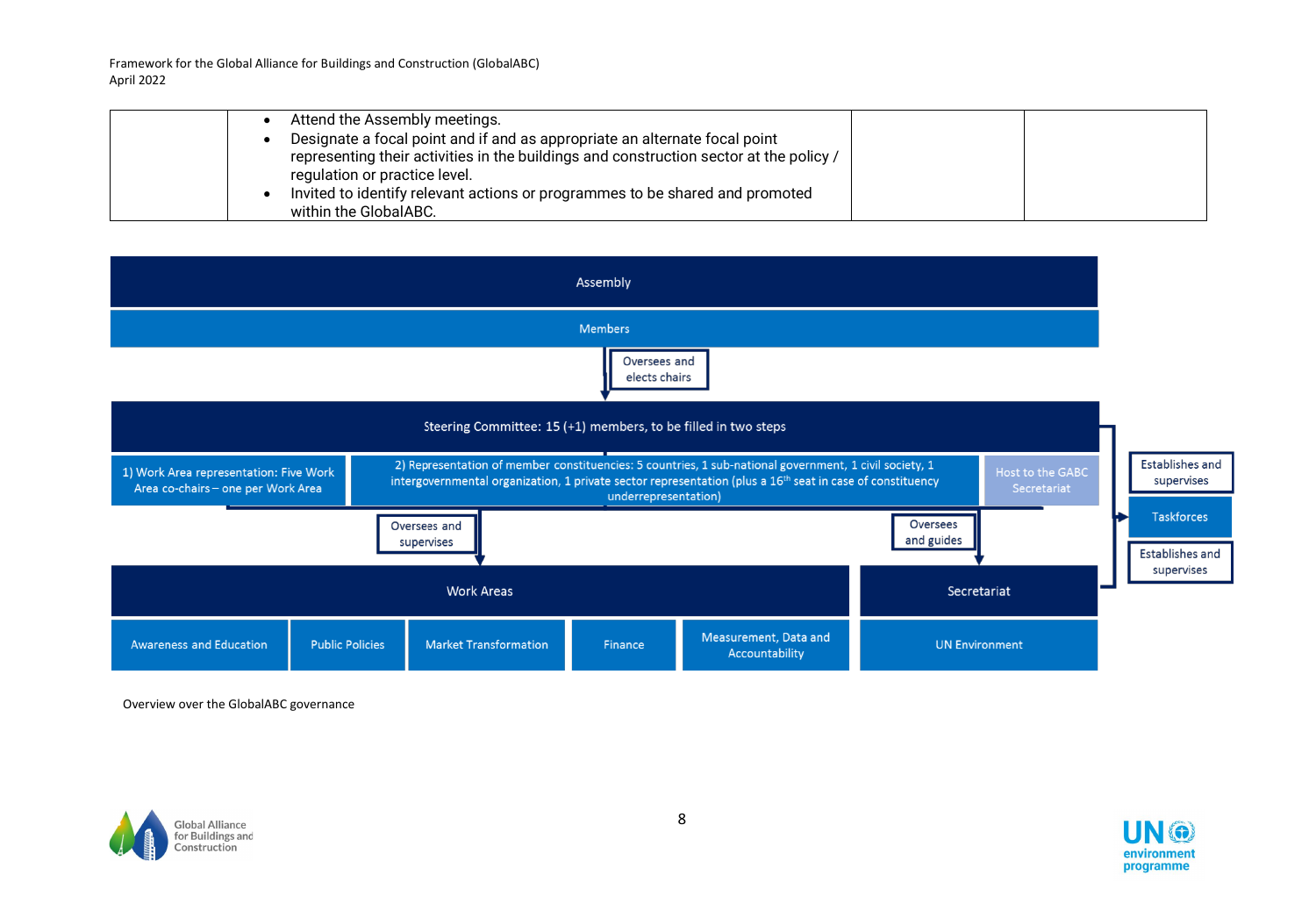### **(a) The GlobalABC Assembly**

- **i.** The GlobalABC Assembly gathers all the GlobalABC members and is as such the primary organ of the GlobalABC;
- **ii.** it defines strategic vision, monitors progress and approves and provides updates on Work Areas and Work Plan.
- **iii.** it hears and elects the Steering Committee and the Steering Committee co-chairs which will then also act as co-chairs of the Assembly and adopt new statements;
- **iv.** it approves any modifications to the present framework on consensus basis;
- **v.** the GlobalABC Assembly is held once a year;
- **vi.** decision making processes within the Assembly and beyond are specified in section 4 (f).

#### **(b) Steering Committee**

- The GlobalABC Steering Committee's primary responsibilities fall into five main areas: (1) strategic direction & leadership, **(2)** governance oversight, **(3)** communication, **(4)** resource allocation and mobilisation, and **(5)** performance assessment. The Steering Committee provides general direction, guides the GlobalABC Secretariat, proposes the GlobalABC Work Plan and budget to the Assembly, and oversees its implementation, ensures GlobalABC accomplishes its mission and is sustainable, monitors activities of Work Areas and discusses any Work Area discrepancies. Specifically, it is tasked with:
	- **(1)** Ensuring a coherent strategic direction and leadership and providing regular oversight and recommendations of GlobalABC activities and initiatives including Work Areas;
	- **(2)** managing partnership acquisition;
	- **(3)** outlining the GlobalABC's communication and outreach guidelines and supporting communication and outreach;
	- **(4)** representing the GlobalABC at events, together with GlobalABC Secretariat or delegates as determined by Assembly or Steering Committee;
	- **(5)** assisting together with all members in securing funding;
	- **(6)** proposing an annual work plan;
	- **(7)** providing evaluations and reports of its activities to all GlobalABC members following its meetings.

Furthermore, the Steering Committee has authority regarding the following actions, with the provision that GlobalABC members, the Work Areas and the Secretariat are notified fourteen days in advance and none object:

- **(8)** accepting applications to join the GlobalABC as a member;
- **(9)** introducing new initiatives requiring support;
- **(10)** making minor changes to use of and allocation of funds for GlobalABC activities agreed in the Work Plan, as well as upcoming opportunities for events or Work Area initiatives consistent with the GlobalABC mission and vision. Use of funds is to be consistent with UN regulations, rules and procedures applicable to UN Environment, and with any other rules and regulations established by the decision of the GlobalABC that are not inconsistent with such regulations, rules and procedures or with the terms of any relevant donor agreement;
- **(11)** conducting other matters as decided by the GlobalABC.
- **ii.** The Steering Committee consists of 15 members, representing Work Areas and Member constituencies. In accordance, its seats are filled in two steps.
	- **(1)** Representation of the Work Areas: 5 seats are filled by one Work Area co-chair per Work Area.
	- **(2)** Representation of member constituencies: 9 seats are filled by Assembly vote, according to the following quota: 5 countries, 1 sub-national government, 1 private sector representative, 1 civil society representative, and 1 intergovernmental organization.
	- **(3)** Representation of the host of the Secretariat: 1 seat is filled by the organisation hosting the Secretariat as an ex-officio non-voting member.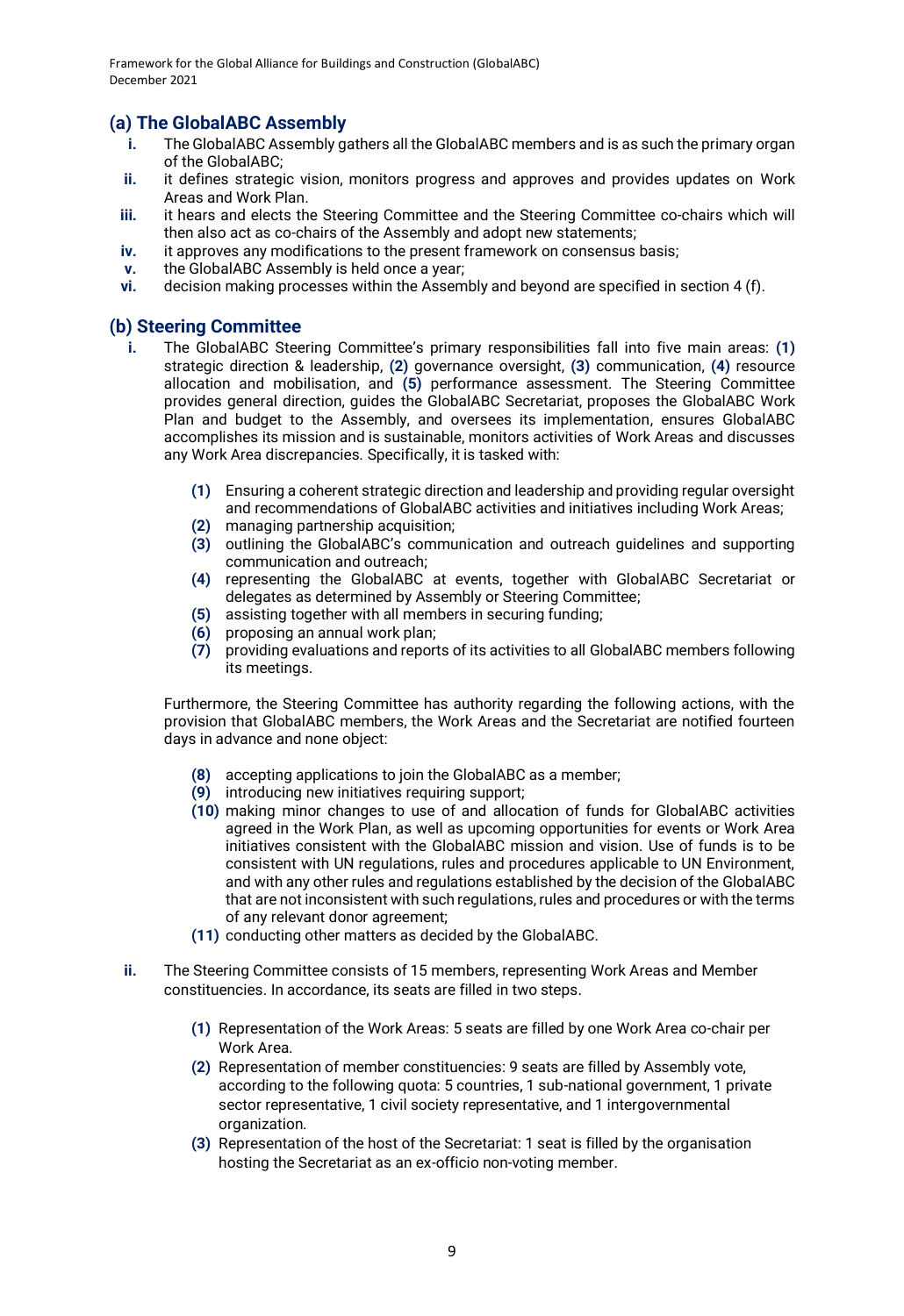- **(4)** Under (1), Work Areas self-nominate their representative. Work Area seats are independent of the quota. However, all Work Area co-chairs shall coordinate prior to nominating the respective Work Area co-chairs to strive for diversity, and to ensure that a maximum three of the nominees come from the same constituency.
- **(5)** Under (2), Members can nominate themselves by simple declaration to the Secretariat, up to one week before the Assembly. Members present at the Assembly will vote for their preferred nominees per constituency. Candidates ranked by number of votes are accepted until each category is filled. Candidates shall be accepted as long as there is no sustained opposition to their serving on the Steering Committee.
- **(6)** The Assembly will approve the new Steering Committee immediately following the voting.
- **(7)** In case of underrepresentation of a constituency, an exceptional and non-permanent 16<sup>th</sup> seat can be opened. It would be valid only until the next election. The seat is subject to GlobalABC Assembly approval.
- **iii.** Steering Committee Members serve for a duration of two years with the possibility of reelection.
- **iv.** The first Steering Committee is subject to a special rule to ensure consistency of operations while allowing for rotation: half of its members will be newly elected after one year, the other half after two years. Afterwards, rotating elections for renewing half of the Steering Committee will take place annually.
- **v.** The Secretariat of the GlobalABC serves as the Secretariat of the Steering Committee and participates in all its meetings in that capacity.
- **vi.** The Steering Committee shall hold two in person meetings per year, as outlined under paragraph 6.
- **vii.** The Assembly elects the 2 Steering Committee co-chairs on an annual basis. At least one of the co-chairs shall be a country. Co-chairs chair Steering Committee debates and represent the GlobalABC overall.

### **(c) Work Areas**

- **i.** The GlobalABC has at present five Work Areas, as outlined under 2.2.
- **ii.** Work Areas define their work programme, mode of operation, material and human resources, and can propose initiatives in accordance with the GlobalABC's strategic vision, and submit them through the Secretariat to the Steering Committee for approval. In case specific research or consultant support is needed, Work Areas can create a Taskforce and involve non-member entities or individuals such as academics or consultants. Work Areas are responsible for identifying funding sources for activities that are not already part of the overall GlobalABC work plan.
- **iii.** Each Work Area elects three co-chairs, if and as possible representing different constituencies (e.g. country, NGO, or private sector entities). It also elects one of the co-chairs to serve on the GlobalABC Steering Committee.
- **iv.** Co-chairs serve for the duration of 2 years with the possibility of re-election;
- **v.** Co-chairs are supported by the GlobalABC Secretariat in the day to day operations of the Work Area.
- **vi.** Work Areas report to the Steering Committee.
- **vii.** Work Areas submit their [bi-annual] reports through the Secretariat to the Steering Committee to ensure accountability, coherence and synergies between Work Areas; reports will be based on Key Performance Indicators (KPIs) identified by Work Areas and cleared by the Steering Committee; reports will be shared with the Assembly and feed into the Global Status Report as appropriate. Work Area co-leads will report at each Assembly highlights and progress;
- **viii.** GlobalABC members self-select into the Work Area depending on expertise and priorities.

### **(d) Taskforces**

Taskforces on specific activities, for instance global reports, may be established by decision of the GlobalABC.

- **i.** Taskforces are either created by the Steering Committee or Work Areas;
- Taskforces are time-bound and created to address a specific issue or project.



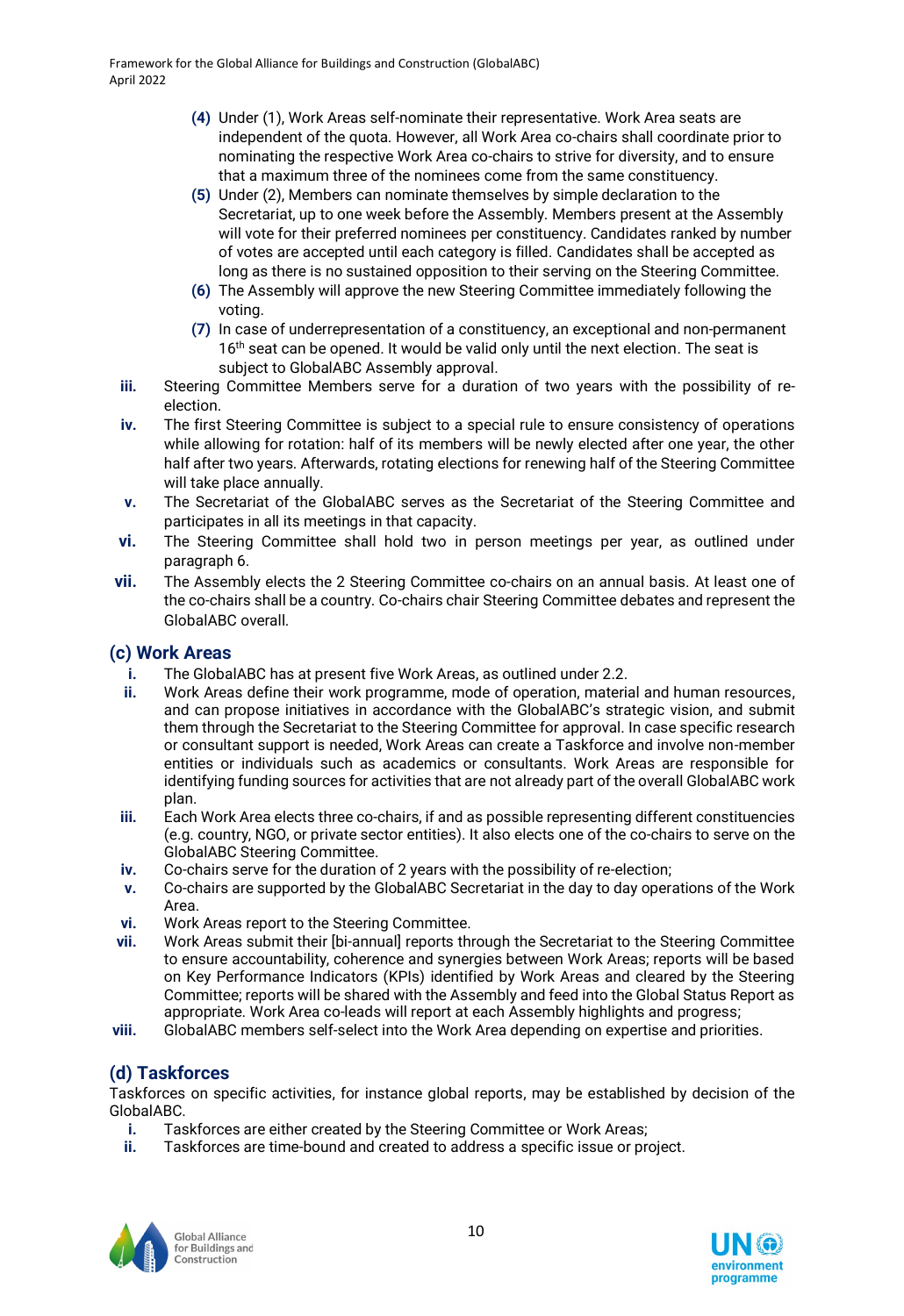### **(e) Secretariat**

The GlobalABC Secretariat is preparing and implementing decisions of the Assembly and the Steering committee. To that effect, it acts under the guidance and oversight of the Steering Committee for organizational, coordination, and representational functions. It is involved in decisions as described in section 4 b) ii. It also manages the Work Areas, ensuring that they deliver according to their objectives. Specifically:

- **i.** prepare and execute the decisions of the Steering Committee and Assembly, notably;
	- **(1)** propose a draft work plan and integrating suggestions from the Work Areas and overall membership;
	- **(2)** manage resources made available for GlobalABC activities, prepare an annual budget for approval by the Assembly, and provide an annual report on budgets, including sponsorship and legal instruments;
	- **(3)** organize and support GlobalABC meetings including annual & committee meetings, workshops, webinars, Regional Roundtables, webinars and teleconferences;
	- (4) manage communication and outreach of the GlobalABC's work through a website. including an exchange space on technical expertise for members, regular website updates in line with the GlobalABC internet charter, drafting of press releases, and other outlets, and oversee the application of branding guidelines;
	- **(5)** serve as a clearinghouse of information on the GlobalABC, particularly keep a pluriannual agenda of relevant events, keep and regularly update the members list and contacts incl. Work Areas, Task Forces; and maintain effective record of relevant documents and information (governing documents, minutes, list of contacts, etc.);
	- **(6)** support fundraising efforts and acquisition of new partners;
	- **(7)** supervise the services of personnel employed by members and made available on a voluntary basis to the GlobalABC.
- **ii.** Facilitate interaction with all members and coordination across Work Areas to harness synergies, and provide technical inputs, notably:
	- **(1)** support co-chairs of Work Areas and Task Forces in day to day operations;
	- **(2)** support internal communication and inform members of upcoming opportunities for outreach and cooperation, as well as Work Area and Taskforce activities and meeting outcomes;
	- **(3)** contribute to and release the annual Global Status Report and other relevant reports as decided in the Work Plan;
	- **(4)** connect members, and especially countries with other members able to provide technical support, if and as requested by the Assembly as part of the Work Plan or ad hoc.
	- **(5)** service the GlobalABC collaborative work space.
- **iii.** Support the positioning and recognition of GlobalABC within the buildings and constructions landscape, notably
	- **(1)** represent the GlobalABC, its Steering Committee and the full membership, as required and appropriate, in meetings and events as set out in the Work Plan or ad hoc in agreement of the Steering Committee;
	- **(2)** actively seek opportunities for co-organisation and co-branding of subject specific events;
	- **(3)** perform such other tasks as decided by the GlobalABC in consultation with UN Environment;

### **(f) Decisions**

- **i.** Unless otherwise established under 4(a) to 4(e), all decisions of the GlobalABC are to be made by consensus of the GlobalABC members. Consensus is defined as absence of sustained opposition by GlobalABC members.
- **ii.** All decisions of Work Areas and Taskforces of the GlobalABC are to be made by consensus of the GlobalABC members that serve on the relevant Work Areas or Taskforces.

### **5. Finances**

**(a)** Each member may, at its discretion, contribute funds, personnel, and other resources to the GlobalABC subject to the laws, regulations, and policies of the member, and UN Environment.



**Global Alliance** for Buildings and Construction

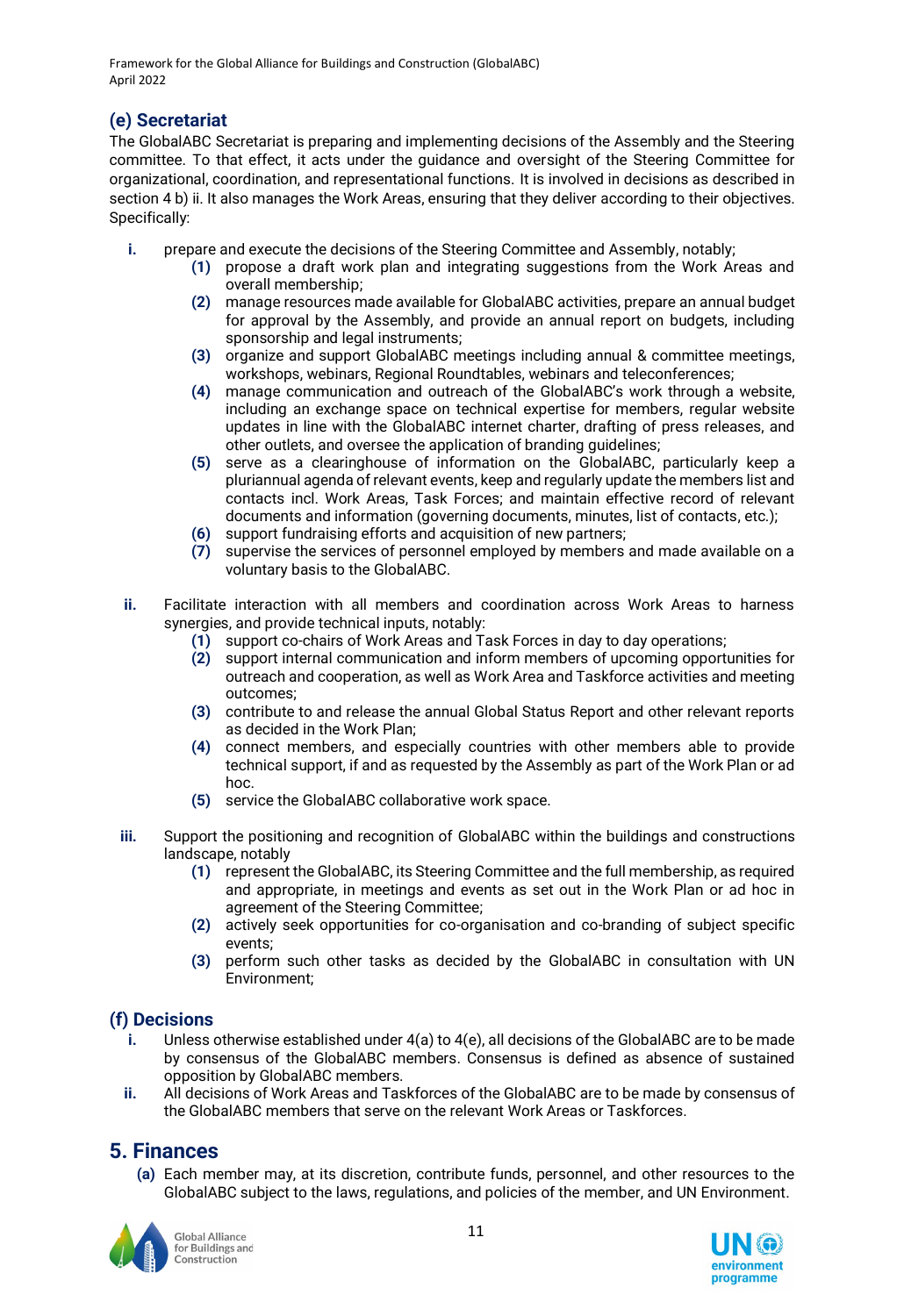- **(b)** Work Areas may be responsible for raising resources for specific projects related to their work, with the approval of the Steering Committee. The GlobalABC Secretariat, Steering Committee, and Work Areas shall inform the Steering Committee about and coordinate their respective resource mobilization strategies.
- **(c)** Available resources will be used for implementation of the approved work programme, which includes publications, developing the GlobalABC website, organizing events, supporting Work Areas, travel, and staff costs.
- **(d)** For transparency, any contributions (in kind or financial) has to be reported to the GlobalABC each year.
- **(e)** Any costs directly incurred by a member arising from the activities contemplated in this Framework are to be borne by the member that incurs them, unless other arrangements are decided by the GlobalABC.
- **(f)** Organisations receiving funding must recuse themselves from the decision making process related to that particular element of funding. The Steering Committee shall monitor potential conflicts of interest. If a Steering Committee member is involved in a potential conflict of interest, it must recuse itself from decision making and abstain from voting where such a process takes place.
- **(g)** The GlobalABC recognises that participation in a large collaboration like this is resource intensive for all participants, and will endeavour to ensure maximum participation and fairness of members while respecting resource constraints.

### **6. Meetings**

- **(a)** A GlobalABC Assembly is to take place at least once per year as decided by the GlobalABC members.
- **(b)** Assembly meetings are to be open to GlobalABC members, and any other stakeholders approved by decision of the GlobalABC.
- **(c)** Rules of procedure for the conduct of GlobalABC meetings and other business may be approved by decision of the GlobalABC.
- **(d)** The Steering Committee holds two in person meetings per year: one at COP, and one at the host organization's headquarters.
- **(e)** The GlobalABC Secretariat organizes minimum one Regional Roundtable per year per region, subject to availability of funds.
- (f) Depending on members' needs, expertise and priorities, the GlobalABC Secretariat or GlobalABC members can organize technical workshops & webinars focused on exchange of technical expertise.
- **(g)** The Work Areas and Taskforces meet as needed.

### **7. Modifications**

- **(a)** This document may be modified at any time by decision of the GlobalABC. The Steering Committee can propose a modification that has to be accepted by consensus in the GlobalABC Assembly;
- **(b)** Modifications regarding the Work Areas shall apply on a provisional basis, subject to definitive endorsement by the next GlobalABC Assembly. In accordance with section 3.2, any country or other stakeholder willing and eligible to join the GlobalABC as a member shall endorse the latest version of this Framework as endorsed by the GlobalABC Assembly and provided by the GlobalABC Secretariat.

### **8. Duration**

- **(a)** Cooperation under this Framework ceases on 20 March 2022, unless extended by decision of the GlobalABC.
- **(b)** A member should endeavour to provide to the Secretariat of the GlobalABC ninety days prior written notice of its intent to discontinue its participation in the GlobalABC.